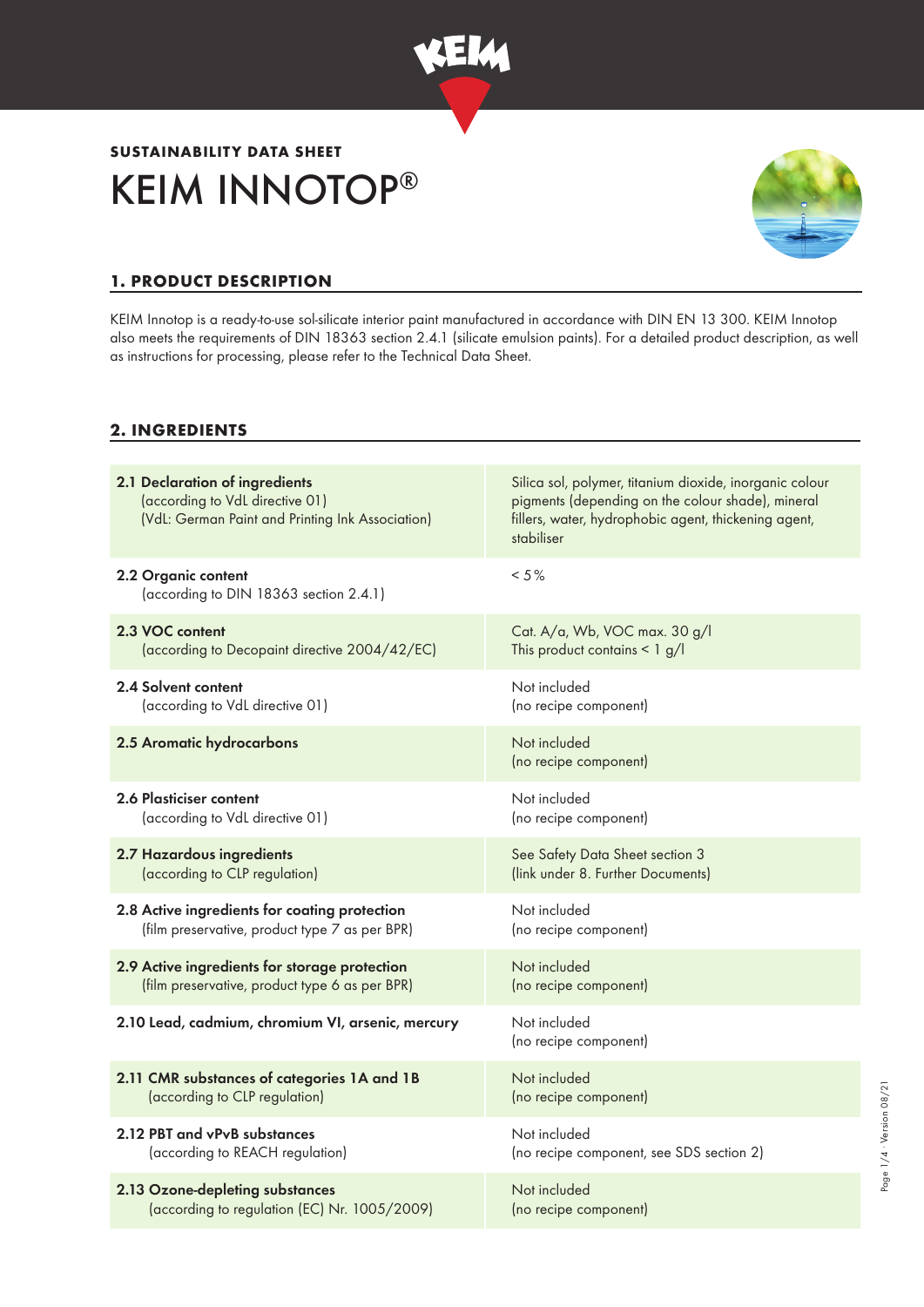- 2.14 Formaldehyde/formaldehyde depot substances (emission test chamber)
- 2.15 Compliance with the limitation of emissions of the titanium dioxide industry (according to directive 92/112/EEC or directive 2010/75/EU)
- 2.16 Halogenated organic compounds See Safety Data Sheet section 12

< 5 µg/m³ (LCI-value (Lowest Concentration of Interest)  $= 100 \text{ µg/m}^3$ 

Yes

(link under 8. Further Documents)

## **3. TEST REPORTS / EXPERT REPORTS / CERTIFICATIONS / LOGOS**



#### **4. INFORMATION FOR BUILDING CERTIFICATION AS PER DGNB\***

| 4.1 Product group<br>(ENV 1.2)                                             | Coatings on mainly mineral substrates in interior spaces<br>as well as on wallpapers, non-woven, gypsum plaster-<br>boards, etc.                            |
|----------------------------------------------------------------------------|-------------------------------------------------------------------------------------------------------------------------------------------------------------|
| 4.2 VOC content<br>(according to directive 2004/42/EC)                     | $< 1$ g/l                                                                                                                                                   |
| 4.3 Dilutability with water<br>(according to directive 2004/42/EC)         | Yes                                                                                                                                                         |
| 4.4 Product-specific life cycle assessment values<br>(ENV 1.1 and ENV 2.1) | Not specified                                                                                                                                               |
| <b>4.5 Quality level</b><br>(ENV 1.2)                                      | Coatings on mainly mineral substrates in interior spaces:<br>Complies with quality level 4 - solvent- and plasticiser-free<br>according to VdL directive 01 |
| 4.6 Product-specific life cycle<br>(ECO 1.1)                               | 5 Years (according to BNB: National rating system<br>for sustainable building)                                                                              |
| 4.7 Safety and risks of failure<br>(SOC 1.7)                               | No negative impact, since no halogens contained                                                                                                             |
| 4.8 Cleaning instruction<br>(PRO 1.5, PRO 2.2)                             | See Technical Data Sheet<br>(link under 8. Further Documents)                                                                                               |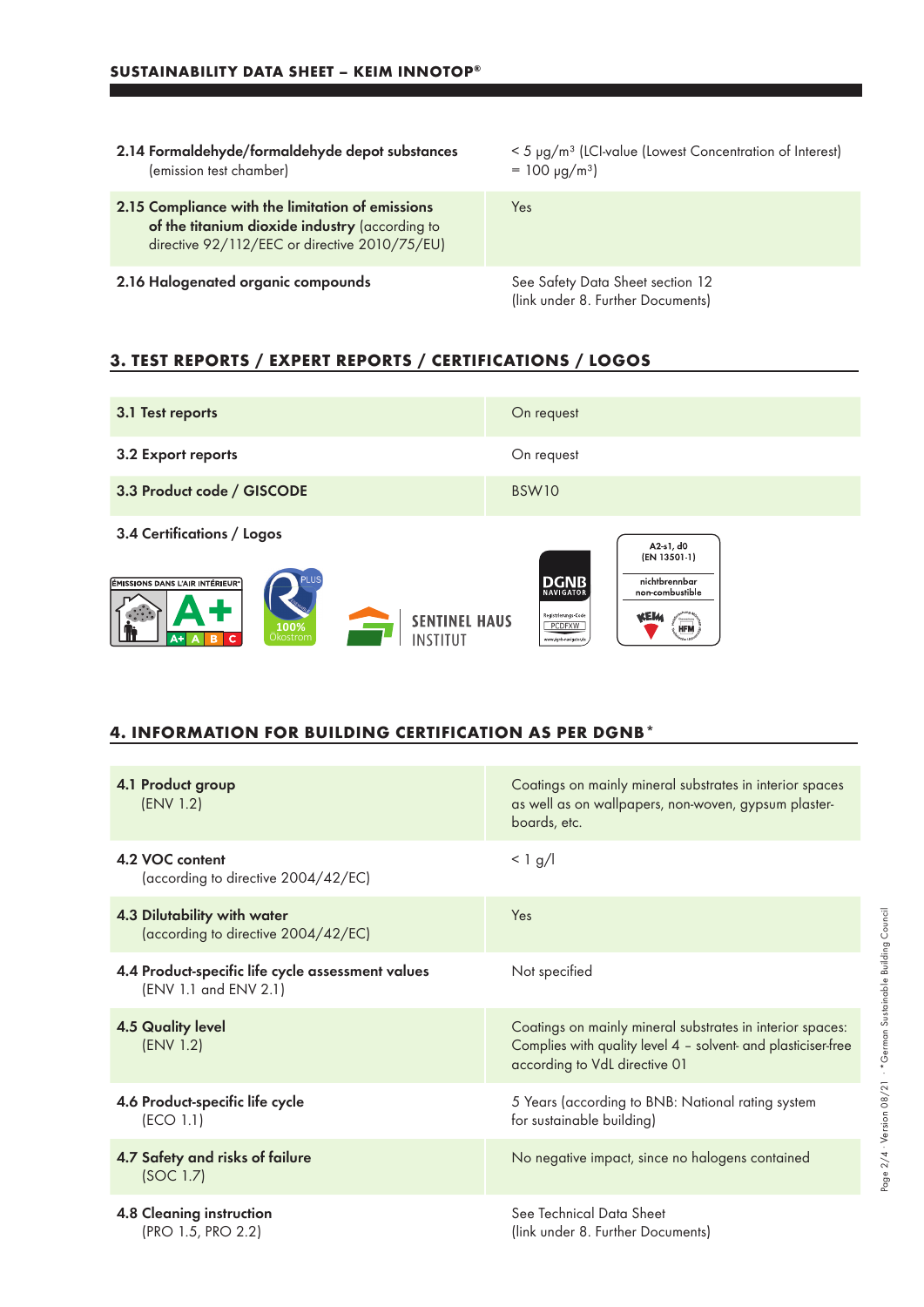## **5. INFORMATION ON SUITABILITY ACCORDING TO LEED 2009**

| 5.1 Product group<br>EG4.2)                                                                          | <b>Flat Topcoat</b>                                                                                                                                                                                                                                                                                                                                                                                                                                                                 |
|------------------------------------------------------------------------------------------------------|-------------------------------------------------------------------------------------------------------------------------------------------------------------------------------------------------------------------------------------------------------------------------------------------------------------------------------------------------------------------------------------------------------------------------------------------------------------------------------------|
| 5.2 VOC<br>(as per SCAQMD Rule 1113, Architectural Coatings,<br>rules in effect on February 5, 2016) | $<$ 1 g/l (limit value $<$ 50 g/l)                                                                                                                                                                                                                                                                                                                                                                                                                                                  |
| 5.3 VOC limit fulfilled                                                                              | Yes                                                                                                                                                                                                                                                                                                                                                                                                                                                                                 |
| 5.4 Recycling rate<br>(from post-consumer sources) (MR4)                                             | KEIM Innotop can achieve the service life of the building<br>components. KEIM Innotop does not have a real<br>after-use phase. The final disposal is carried out in<br>conjunction with the building components via building<br>rubble. If it is pure building rubble, recycling takes place<br>in accordance with national regulations. Normally, build-<br>ing rubble is crushed and returned to the economic cycle<br>as a substitute for fillers (road construction, concrete). |
| 5.5 Recycling rate<br>(from production-relevant sources) (MR4)                                       | 0%                                                                                                                                                                                                                                                                                                                                                                                                                                                                                  |
| 5.6 Fast renewable raw materials<br>(MR 6)                                                           | 0%                                                                                                                                                                                                                                                                                                                                                                                                                                                                                  |
| <b>5.7 Regional materials</b><br>(MR <sub>5</sub> )                                                  | Not specified                                                                                                                                                                                                                                                                                                                                                                                                                                                                       |
| 5.8 Production site<br>(MR 5)                                                                        | Keimfarben GmbH, Keimstraße 16, 86420 Diedorf                                                                                                                                                                                                                                                                                                                                                                                                                                       |

#### **6. MANAGEMENT SYSTEMS AND CORPORATE CERTIFICATIONS**

6.1 Quality and environmental management The manufacturing /marketing company is certified

according to:

– DIN EN ISO 9001

- DIN EN ISO 14001
- Energy audit according to DIN EN 16247-1

#### **7. SAFETY INSTRUCTIONS**

7.1 See Safety Data Sheet (link under 8. Further Documents)